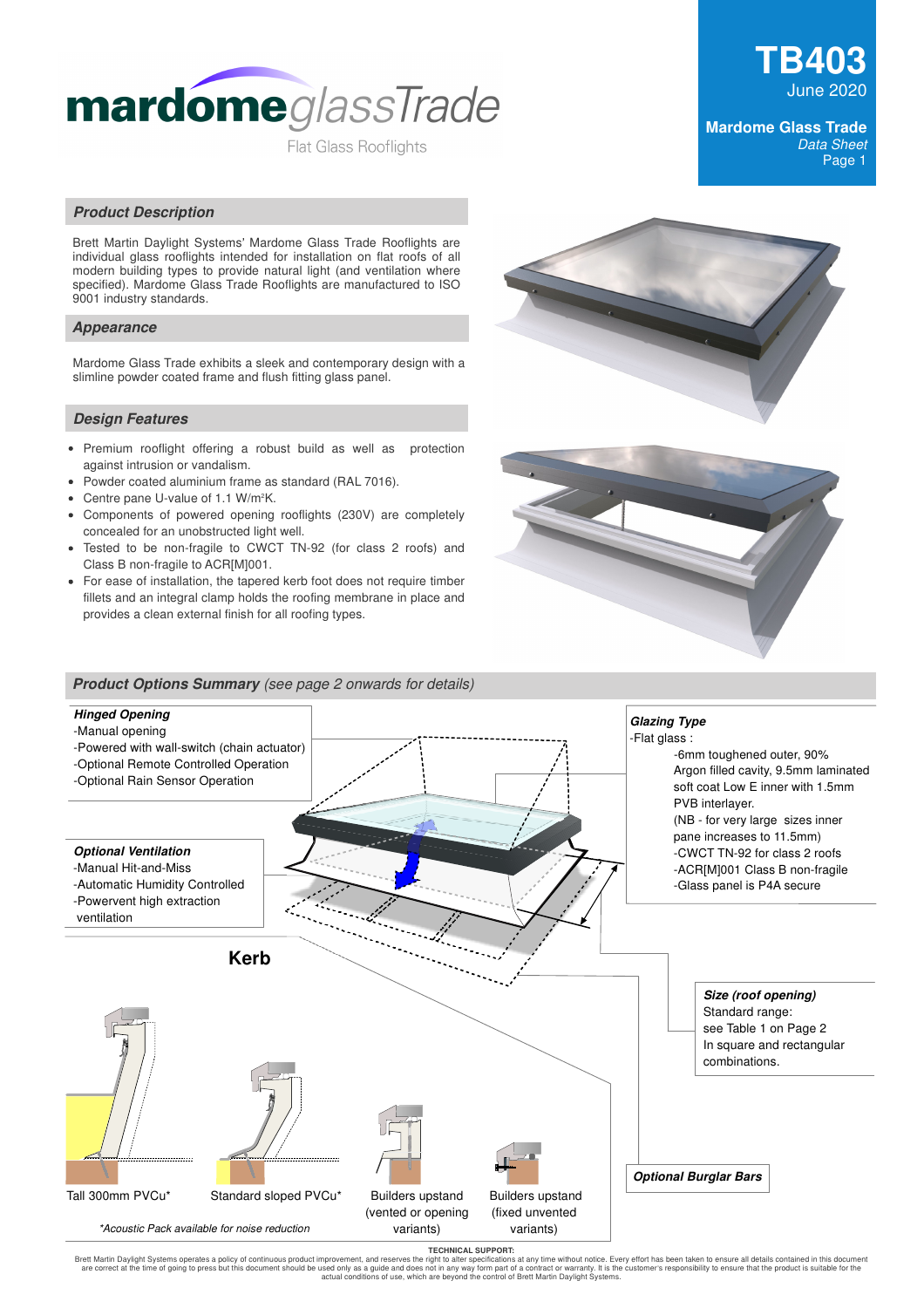

The double glazed glass panel is made up of: 6mm toughened outer, a 90% argon filled cavity, with a 9.5mm laminated soft coat Low E inner (inc. 1.5mm PVB interlayer). For larger sizes the inner pane thickness is increased to 11.5mm.

The frame is extruded aluminium, with a powder coating (RAL 7016) to provide a premium appearance and highly appealing finish. The rooflight assembly is thermally broken to provide excellent thermal performance. The kerbs are manufactured from Lead & Cadmium free un-plasticised PVC rigid multi-wall extruded profile, with internal white finish. The Glass, PVC-U and Aluminium which comprise the product can be recycled at the end of useful product life.

# **Durability**

Mardome Glass Trade units are expected to remain fit for purpose in normal industrial conditions for a period of 20 years (guaranteed for 10 years), i.e. they will not become perforated, lose significant structural integrity or distort to the extent of losing weather-tightness. Electrical actuators (where present), are guaranteed for a period of 1 year; actuators have a design life of at least 10,000 cycles. Insulated glass used in the construction of the rooflight is guaranteed for 5 years.

#### **Safety Requirements/CDM Regulations**

Mardome Glass Trade achieves CWCT TN-92 non-fragility on class-2 roofs and ACR[M]001 class B non-fragility when new and fully installed in accordance with Brett Martin Daylight Systems' installation guides. Foot traffic on rooflights should always be avoided; impacts such as foot traffic or a falling person may cause damage which could necessitate rooflight replacement. All glass panels are BS EN12150, BS 14449 and BS 1279 compliant.

#### **Security**

All fixed Mardome Glass Trade units are fitted to a builders upstand or a PVC kerb using self-drilling fixings. All fixing heads are concealed using colour-matched cover caps.

#### **Fire Rating**

Building Regulations Approved Document B (2006 edition, amended 2007) sets out the rules for fire safety of buildings, which can be met by achieving specific fire ratings to either British (BS476) or European (BS EN 13501) test standards.

Brett Martin Mardome Glass Trade achieves Class 1 to BS 476 part 7.

#### **Mardome Glass Trade**  Data Sheet Page 2

# **Composition Available Options**

# **Table 1**

# **Sizes of Rooflights**

| <b>Bold indicates unit size, Italics indicates daylight area</b><br>(mm) |             |                                |                                |                                |                  |                                                  |  |
|--------------------------------------------------------------------------|-------------|--------------------------------|--------------------------------|--------------------------------|------------------|--------------------------------------------------|--|
| <b>Standard sizes</b>                                                    |             |                                |                                |                                |                  |                                                  |  |
|                                                                          | 600 x 600   | 450 x 450                      | 900 x 900                      | 750 x 750                      | 1200 x 900       | 1050 x 750                                       |  |
|                                                                          | 750 x 750   | 600 x 600                      | 1000 x 1000                    | 850 x 850                      | 1200 x 1200      | 1050 x 1050                                      |  |
|                                                                          | 900 x 600   | 750 x 450                      | 1200 x 600                     | 1050 x 450                     | 1500 x 1000      | 1350 x 850                                       |  |
|                                                                          |             |                                |                                | Non-standard sizes             |                  |                                                  |  |
|                                                                          | 750 x 600   | 600 x450                       | 1950 x 1200 1800 x 1050        |                                |                  | 3000 x 1200 2850 x 1050                          |  |
|                                                                          | 900 x 750   | 750 x 600                      |                                | 1950 x 1350 1800 x 1200        |                  | 3000 x 1350 2850 x 1200                          |  |
|                                                                          | 1050 x 600  | $900 \times 450$               | 1950 x 1500                    | 1800 x 1350                    |                  | 3000 x 1500 2850 x 1350                          |  |
|                                                                          | 1050 x 750  | 900 x 600                      | 1950 x 1650                    | 1800 x 1500                    |                  | 3000 x 1650 $2850 \times 1500$                   |  |
|                                                                          | 1050 x 900  | 900 x 750                      | 1950 x 1800                    | 1800 x 1650                    | 3150 x 1050      | 3000 x 900                                       |  |
|                                                                          | 1050 x 1050 | $900 \times 900$               | 1950 x 1950                    | 1800 x 1800                    |                  | 3150 x 1200 3000 x 1050                          |  |
|                                                                          | 1200 x 750  | 1050 x 600                     | 2000 x 1000                    | 1850 x 850                     |                  | 3150 x 1350 3000 x 1200                          |  |
|                                                                          | 1200 x 1050 | 1050 x 900                     | 2000 x 1500                    | 1850 x 1350                    |                  | 3150 x 1500 3000 x 1350                          |  |
|                                                                          | 1350 x 600  | 1200 x 450                     | 2000 x 2000                    | 1850 x 1850                    |                  | 3150 x 1650 $3000 \times 1500$                   |  |
|                                                                          | 1350 x 750  | 1200 x 600                     | 2100 x 900                     | 1950 x 750                     |                  | 3300 x 1200 3150 x 1050                          |  |
|                                                                          | 1350 x 900  | 1200 x 750                     | 2100 x 1050                    | 1950 x 900                     |                  | 3300 x 1350 3150 x 1200                          |  |
|                                                                          | 1350 x 1050 | 1200 x 900                     | 2100 x 1200                    | 1950 x 1050                    |                  | 3300 x 1500 3150 x 1350                          |  |
|                                                                          | 1350 x 1200 | 1200 x 1050                    | 2100 x 1350                    | 1950 x 1200                    |                  | 3300 x 1650 3150 x 1500                          |  |
|                                                                          | 1350 x 1350 | 1200 x 1200                    | 2100 x 1500                    | 1950 x 1350                    | 3450 x 1200      | 3300 x 1050                                      |  |
|                                                                          | 1500 x 600  | 1350 x 450                     | 2100 x 1650                    | 1950 x 1500                    | 3450 x 1350      | 3300 x 1200                                      |  |
|                                                                          | 1500 x 750  | 1350 x 600                     | 2250 x 1050                    | 2100 x 900                     | 3450 x 1500      | 3300 x 1350                                      |  |
|                                                                          | 1500 x 900  | 1350 x 750                     |                                | 2250 x 1200 2100 x 1050        | 3450 x 1650      | 3300 x 1500                                      |  |
|                                                                          | 1500 x 1050 | 1350 x 900                     |                                | 2250 x 1350 2100 x 1200        | 3600 x 1500      | 3450 x 1350                                      |  |
|                                                                          | 1500 x 1200 | 1350 x 1050                    |                                | <b>2250 x 1500</b> 2100 x 1350 |                  | 3600 x 1650 3450 x 1350                          |  |
|                                                                          | 1500 x 1350 | 1350 x 1200                    |                                | 2250 x 1650 2100 x 1500        |                  |                                                  |  |
|                                                                          | 1500 x 1500 | 1350 x 1350                    | 2400 x 1050                    | 2250 x 900                     |                  |                                                  |  |
|                                                                          | 1650 x 600  | 1500 x 450                     | 2400 x 1200 2250 x 1050        |                                |                  |                                                  |  |
|                                                                          | 1650 x 750  | 1500 x 600                     | 2400 x 1350 2250 x 1200        |                                |                  |                                                  |  |
|                                                                          | 1650 x 900  | 1500 x 750                     | 2400 x 1500 2250 x 1350        |                                |                  |                                                  |  |
|                                                                          | 1650 x 1050 | 1500 x 900                     |                                | <b>2400 x 1650</b> 2250 x 1500 |                  |                                                  |  |
|                                                                          | 1650 x 1200 | 1500 x 1050                    | 2550 x 1050 2400 x 900         |                                |                  |                                                  |  |
|                                                                          | 1650 x 1350 | 1500 x 1200                    |                                | 2550 x 1200 2400 x 1050        |                  |                                                  |  |
|                                                                          | 1650 x 1500 | 1500 x 1350                    | 2550 x 1350 2400 x 1200        |                                |                  |                                                  |  |
|                                                                          |             | <b>1650 x 1650</b> 1500 x 1500 | <b>2550 x 1500</b> 2400 x 1350 |                                |                  |                                                  |  |
|                                                                          | 1800 x 600  | 1650 x 450                     | 2550 x 1650 2400 x 1500        |                                |                  |                                                  |  |
|                                                                          | 1800 x 750  | 1650 x 600                     | 2700 x 1050                    | 2550 x 900                     |                  |                                                  |  |
|                                                                          | 1800 x 900  | 1650 x 750                     |                                | 2700 x 1200 2550 x 1050        |                  |                                                  |  |
|                                                                          | 1800 x 1050 | 1650 x 900                     |                                | 2700 x 1350 2550 x 1200        |                  |                                                  |  |
|                                                                          | 1800 x 1200 | 1650 x 1050                    |                                | 2700 x 1500 2550 x 1350        |                  |                                                  |  |
|                                                                          | 1800 x 1350 | 1650 x 1200                    |                                | 2700 x 1650 2550 x 1500        |                  |                                                  |  |
|                                                                          | 1800 x 1500 | 1650 x 1350                    | 2850 x 1050                    | 2700 x 900                     |                  |                                                  |  |
|                                                                          | 1800 x 1650 | 1650 x 1500                    |                                | 2850 x 1200 2700 x 1050        |                  |                                                  |  |
|                                                                          | 1800 x 1800 | 1650 x 1650                    |                                | 2850 x 1350 2700 x 1200        |                  |                                                  |  |
|                                                                          | 1950 x 750  | 1800 x 600                     |                                | 2850 x 1500 2700 x 1350        |                  | <b>Standard minimum</b><br>rooflight pitch of 2° |  |
|                                                                          | 1950 x 900  | 1800 x 750                     |                                | 2850 x 1650 2700 x 1500        | Minimum pitch of |                                                  |  |
| 1950 x 1050                                                              |             | 1800 x 900                     | 3000 x 1050                    | 2850 x 900                     |                  | highlighted units is 4°                          |  |

**Note**: Custom sizes are available on request. Please contact BMDS to discuss requirements.

**TECHNICAL SUPPORT:**

Brett Martin Daylight Systems operates a policy of continuous product improvement, and reserves the right to alter specifications at any time without notice. Every effort has been taken to ensure all details contained in t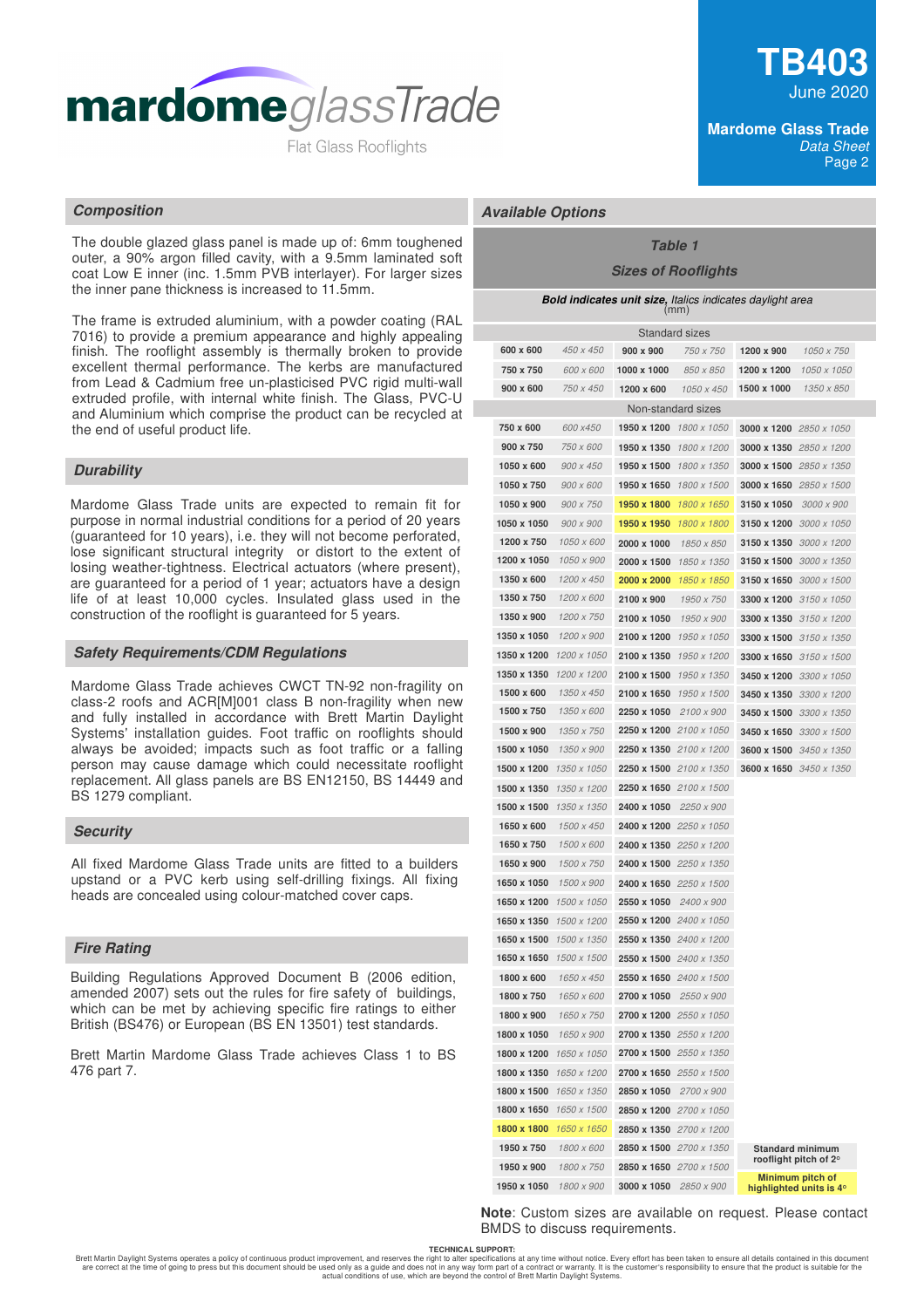

### **Available Options** Continued

# **Ventilation:**

Ventilation can help reduce humidity, and reduce risk of condensation and should be considered in any areas of high humidity. Mardome Glass Trade rooflights may be unvented or can incorporate vents. These can either be hitand-miss manually controlled trickle vents, automatic humidity controlled vents or high powered extraction ventilation (Powervent: Details listed in Table 2.)



# **Ventilation Options Table 2**

| <b>Ventilation Type</b>                                            | Description                                                                                                                 | Rating                                                                                                                   |  |  |
|--------------------------------------------------------------------|-----------------------------------------------------------------------------------------------------------------------------|--------------------------------------------------------------------------------------------------------------------------|--|--|
| <b>Trickle Ventilation</b><br>(Hit-and-Miss)                       | Manually operated trickle<br>ventilation provides background<br>ventilation to the interior                                 | Provides 8400mm <sup>2</sup><br>Equilvalent Area Ventilation                                                             |  |  |
| <b>Automatic Humidity Controlled</b><br><b>Trickle Ventilation</b> | Humidity controlled trickle<br>ventilation is sensor controlled<br>to open and close in response<br>to room humidity levels | Provides 7822mm <sup>2</sup><br>Equilvalent Area Ventilation<br>and provides superior<br>protection against condensation |  |  |
| 'Powervent' high extraction<br>ventilation                         | Kerb mounted, electrically<br>powered fans providing<br>excellent extraction rates for<br>a variety of applications         | Ventilation levels between<br>55-880 m <sup>3</sup> /hr depending on<br>number of fans and rooflight size                |  |  |

Mardome Glass Trade can also be opened on concealed hinges using actuators to create a large ventilation area. Opening rooflights can contribute to room ventilation as required by Part F of the Building Regulations.

| Table 3<br><b>Opening Options</b>                 |                                                                                                                                                           |                     |                        |  |
|---------------------------------------------------|-----------------------------------------------------------------------------------------------------------------------------------------------------------|---------------------|------------------------|--|
| Opening Type                                      | Description                                                                                                                                               |                     |                        |  |
| <b>Manual Opening</b>                             | Hinged opening rooflight which is                                                                                                                         | Min                 | Max                    |  |
| (MLD)                                             | operated manually via a worm<br>gear drive with an extension pole                                                                                         | $0.300 \text{ m}^2$ | $0.714$ m <sup>2</sup> |  |
| <b>Powered Opening</b><br>(PCD/PCR)               | Powered hinged opening rooflight<br>with completely concealed<br>operating mechanism.<br>Opened and closed<br>using a control switch or<br>remote control | $0.210 \text{ m}^2$ | $1.176$ m <sup>2</sup> |  |
| <b>Sensor Controlled Powered</b><br>Opening (PCS) | Powered hinged opening rooflight<br>which includes rain sensors<br>for automatic operation                                                                | $0.210 \text{ m}^2$ | $1.176$ m <sup>2</sup> |  |

#### **Size Restrictions for Opening Options:**

Please note that restrictions apply due to size, wind loadings and weight. For powered opening rooflights, size is normally restricted to a maximum of 1200mm x 1200mm (square) and 1500mm x 1000mm (rectangle). Size of the largest manual opening rooflight is restricted to 1200mm x 1200mm.

#### **Roof Applications:**

Mardome Glass Trade units are suitable for flat roof applications with a pitch of  $2^{\circ}$ -15 $^{\circ}$ .  $2^{\circ}$  is typical for a 'flat roof'. If a roof is less than  $2^{\circ}$ , packers (not supplied) will need to be placed under the kerb of the unit or on the top of a builders upstand to raise to the minimum  $2^{\circ}$ . This is to prevent water ponding on the glass leading to rapid dirt build up. A minimum of  $4^{\circ}$  pitch is required for sizes where both the length and width are larger than 1650mm.

### **Acoustic Performance:**

Mardome Glass Trade units achieve a direct airborne sound insulation value of 39db (Rw). This value can be improved further by the fitting of a kerb acoustic pack. The acoustic pack is not available with vented or opening options.

#### **Glazing Options & Transmission Values**

The glazing used achieves the following values:

| <b>Table 4</b> |           |                        |               |  |
|----------------|-----------|------------------------|---------------|--|
| Light          |           | <b>Solar Energy</b>    |               |  |
| Transmission   | 76% - 78% | g-value                | $0.60 - 0.62$ |  |
| Reflection     | 12%       | Shading<br>coefficient | $0.69 - 0.71$ |  |

# **Thermal Performance**

| Table 5                                       |             |                                                       |                                        |  |
|-----------------------------------------------|-------------|-------------------------------------------------------|----------------------------------------|--|
| <b>Mardome Glass Trade Thermal Efficiency</b> |             |                                                       |                                        |  |
|                                               | <b>Size</b> | <b>Centre Pane</b><br>U-Value<br>(W/m <sup>2</sup> K) | $U_{d}$ -Value<br>(W/m <sup>2</sup> K) |  |
| Rooflight fixed to                            | 600 x 600   | 1.1                                                   | 1.78                                   |  |
| <b>Builder's Upstand</b>                      | 3600 x 1650 | 1.1                                                   | 1.27                                   |  |
| <b>Rooflight With</b>                         | 600 x 600   | 1.1                                                   | 1.36                                   |  |
| Sloped Kerb                                   | 2850 x 1650 | 1.1                                                   | 1.52                                   |  |

# **Product Accessories**

### **Burglar Bar:**

The Mardome Burglar Bar is designed to fit beneath the foot of the kerb to provide additional security where required. It is powder coated in a white finish, and available in all sizes.

#### **TECHNICAL SUPPORT:**

Brett Martin Daylight Systems operates a policy of continuous product improvement, and reserves the right to alter specifications at any time without notice. Every effort has been taken to ensure all details contained in t